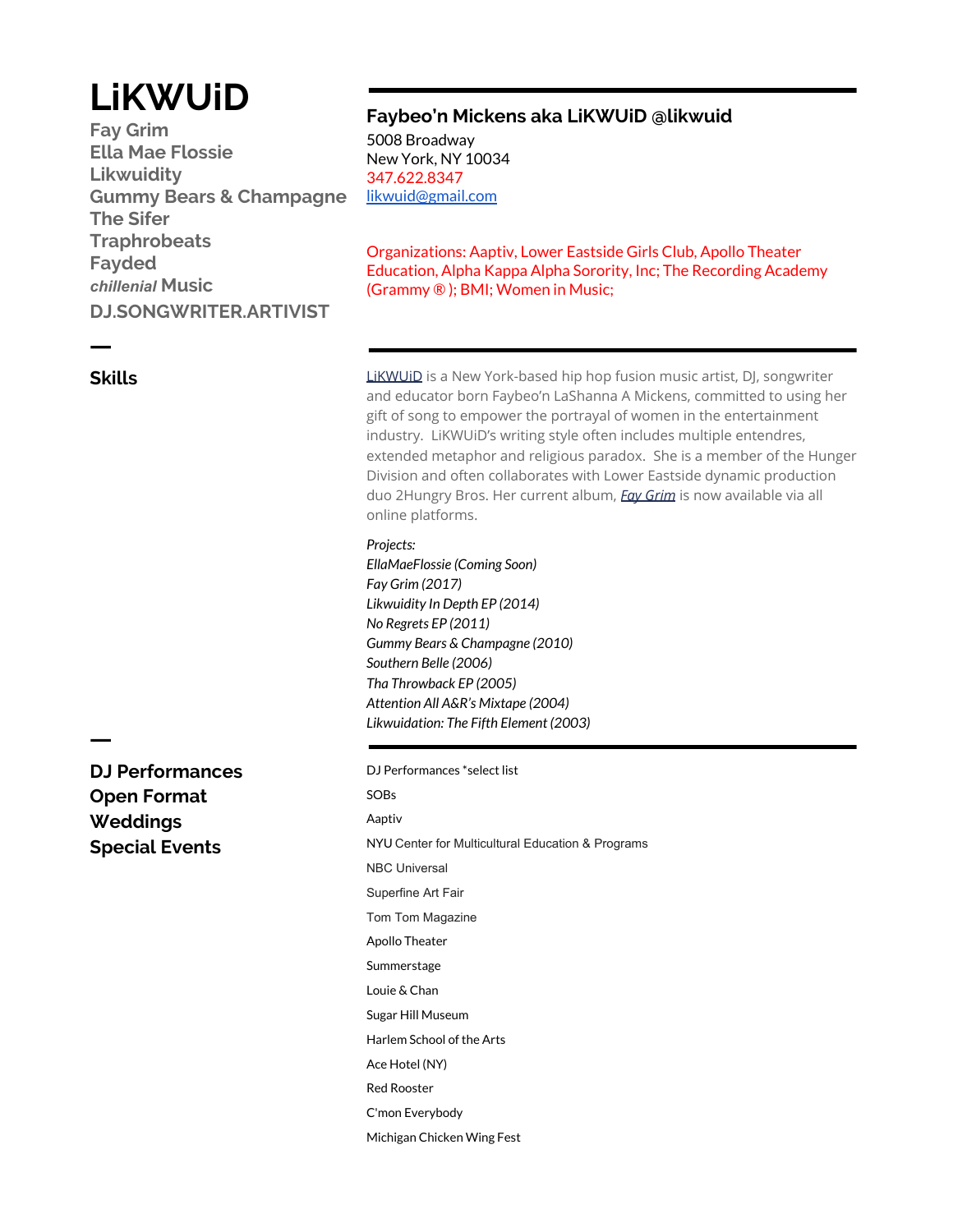The Shrine Silvana Angel of Harlem Harlem Tavern Gin Fizz Inwood Local APT78 Tryon Public House Cafe Noir bOb bar Le poisson Rouge Doku.Tech (Kosovo, Europe) BK Hip Hop Festival (Family Day) Photoville (Opening Ceremony) TheVs Parties One Spoon

## **Workshops Lectures Speaking Engagements**

ㅡ

Apollo Theater EDU (2017, 2018) [workshop] Girls Inc of Westchester (2017) [workshop] Red Hook Initiative (2012-2018) [workshop] Lower Eastside Girls Club (2017, 2018) [workshop] FCBC's Dream Center Harlem (2018) [Sifer workshops] Uptown Vinyl Supreme (2017) [workshop] Kids Creative (2015-2017) [workshop] Eleanor Roosevelt Leadership Academy for Girls (2012) [workshop] Scribble Art (2014-2017) [workshop] Sumner Groundwork (2012) [workshop] Columbia University (2010) [panel & speaking] Brooklyn Academy of Music (2009) [speaking] Cooper Union HS Arts Program (2008-2011) [workshop] Hip Hop Culture Center (2005-2010) [workshop & speaking] Mississippi Black Youth Conference (2007) [speaking & workshop] Hunter College (2009) [speaking] Lafayette HS Columbia HS

Marlboro HS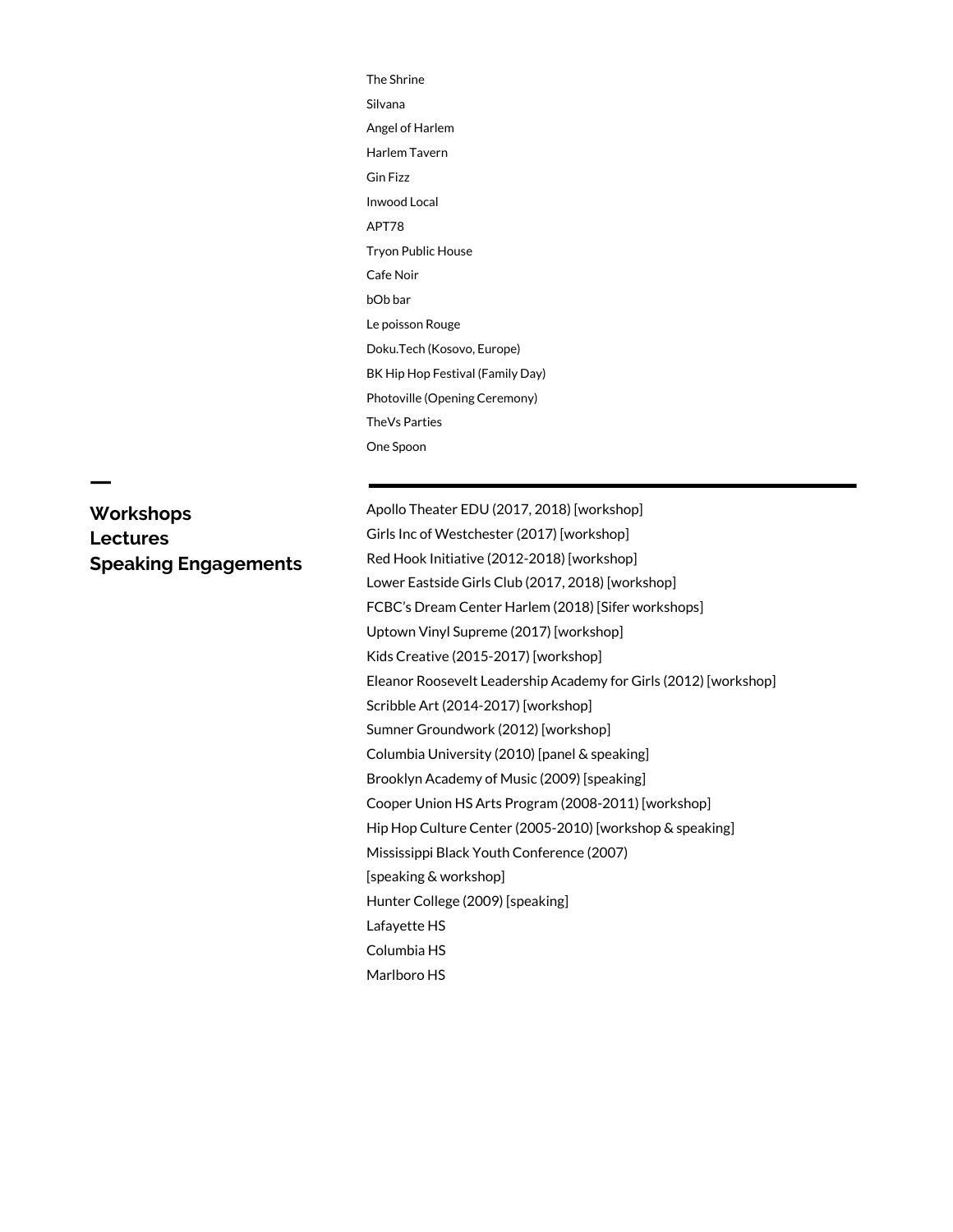## **Live Performance**

ㅡ

| Lincoln Center                    |
|-----------------------------------|
| SOB's                             |
| Apollo Music Cafe                 |
| <b>BB Kings</b>                   |
| Minton's Playhouse                |
| <b>National Sawdust</b>           |
| <b>SUNY Purchase</b>              |
| Manhattanville College            |
| <b>Hostos Community College</b>   |
| University of Alabama (AL)        |
| University of South Carolina (SC) |
| College of Charleston (SC)        |
| Columbia High School (SC)         |
| <b>UC Santa Cruz</b>              |
| Shantika Club (BANGKOK, THAILAND) |
| CMJ                               |
| The Shrine                        |
| Silvana                           |
| Harlem Nights                     |
| Southpaw                          |
| Newark Symphony Hall (NJ)         |
| The Masquerade (GA)               |
| The Showplace Arena (MD)          |
| Drom (NY),                        |
| Knitting Factory (NY)             |
| HIRO (NY)                         |
| Southpaw (NY)                     |
| Sugar Bar NYC                     |
| Newark Symphony Hall (NJ)         |
| The Bowery Poetry Club(NY)        |
| Globe Theater(GA)                 |
| Fat Baby (NY)                     |
| Liquid Charm (PA)                 |
| Hammerstein Ballroom (NY)         |
| Club Pyramid (NY)                 |
| The Warehouse (SC)                |
| Club Centerpiece (SC)             |
| The Tundra (PA)                   |
| The Loft (SC)                     |
| Le Poisson Rouge (NY)             |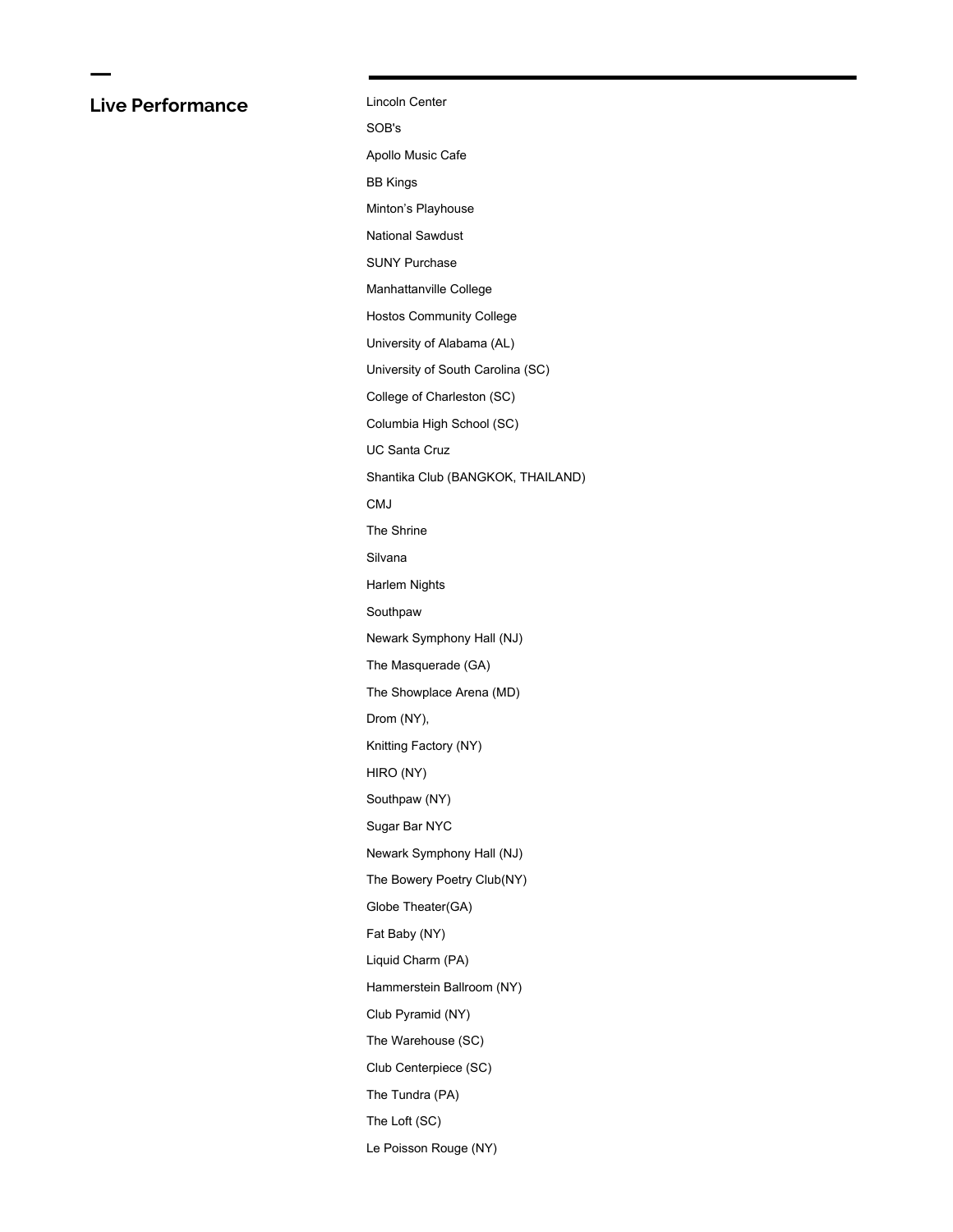Santos Party House (NY) New Brookland Tavern (SC) Fulton Park (NY) Best Buy (NY) Coca Cola Summer Jam Fest (SC) Wealthy Ho\$tage Clothing Store (NY) YUME Fes Songbyrd Cafe (DC) Pianos (NY)

**BIO** Hip Hop Fusion music artist, DJ, songwriter and educator, **LiKWUiD (Stylez)**, born Faybeo'n LaShanna A Mickens, is committed to using her gift of song to empower the portrayal of women in the entertainment industry. Ebony Magazine's Sonic Boom web portal reports "she can rap circles around most of everyone's favorite rappers But she also has a good ear for beats and melodies, so her songs always flow (no pun intended)..."

> LiKWUiD has performed nationwide with artists such as Slick Rick, 9th Wonder, Matt and Kim, Lyfe Jennings, Jazmine Sullivan, Talib Kweli, Frankie Beverly and Maze, Bow Wow, Rah Digga, The Last Poets, DJ Evil Dee, and world renowned comedian Cedric the Entertainer. Her writing style often includes multiple entendres, extended metaphor and religious paradox. As a former captain of her high school drumline, LiKWUiD often uses a cadence style call and response delivery, sprinkled with witty epigrams and sharp diction. She is a member of the Hunger Division and often collaborates with Lower Eastside dynamic production duo 2Hungry Bros.

> As a dj, she has curated music for Photoville and the Brooklyn Hip Hop Festival Family Day. As an avid lover of house music, LiKWUiD's style of djing is based around blending beats together as one tapestry of sound. She is a resident dj at Silvana and Angel of Harlem. As a songwriter, her film credits include placements with HBO Latino Films, IFC Films, Oxygen Network, MTV and several indie projects. LiKWUiD is fully committed to combining hip hop and education. The College of Charleston (BA) and St. John's University (MBA) graduate has performed, presented workshops, lectures and participated on panels at academic spaces such as Columbia University, BAM, the Eleanor Roosevelt School for Girls, the Hip Hop Culture Center, Flocabulary, Comic Con and more. She currently teaches workshops at Red Hook Initiative, Scribble Art/Bread & Yoga and through her community jam session The Sifer live at the Shrine.

LiKWUiD's 7 piece band Likwuidity, c*ombines ethio-jazz, world music percussion, hard hip hop beats and spoken word, to mold hip hop into an alternative art-form that everyone can enjoy. Led by songwriter and dj, LiKWUiD, who has been compared to a hybrid of Lauryn Hill and Santigold*

ㅡ